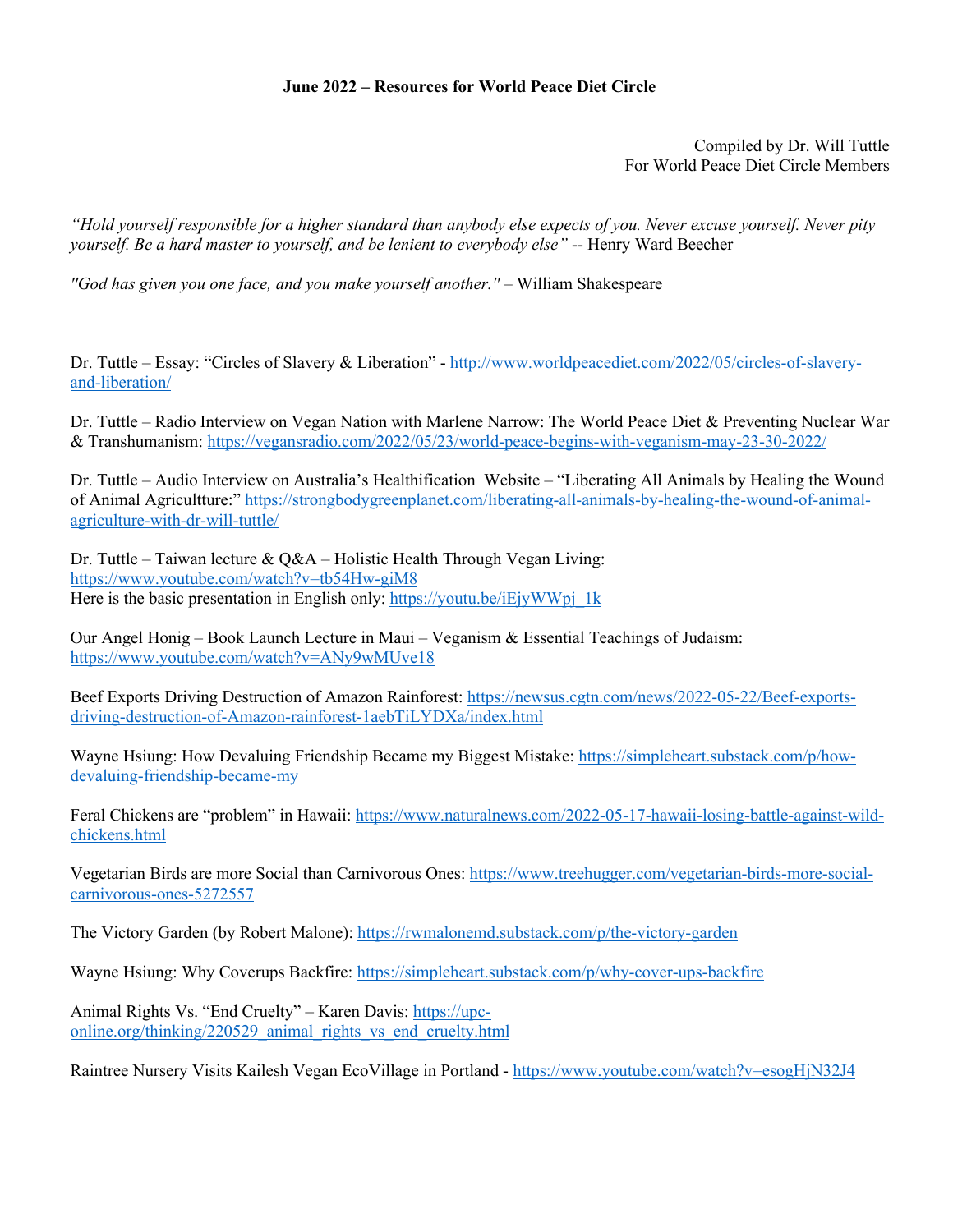Why the USDA cannot effectively enforce the Animal Welfare Act: https://www.animals24-7.org/2022/05/31/whythe-usda-cannot-effectively-enforce-the-animal-welfare-act/

USDA / APHIS Open to Public Comment on Animal Treatment: https://www.animals24-7.org/2022/06/04/usda-aphiswants-your-2%c2%a2-on-animal-related-federal-law-enforcement-now/ The Ugly Truth Behind Disease Organizations: http://secure.campaigner.com/csb/Public/show/8vho-2jm1gv--zl7qbgz74qy91

Deforestation in Amazon Reaches Record High: https://sentientmedia.org/deforestation-in-amazon-and-cerradoreaches-record-high/

\* \* \* \* \* \* \* \* \* \* \* \*

Dr. David Martin – Explosive Information: Government Agencies are Criminal Terrorists and He is Working to Bring them to Trial: https://www.bitchute.com/video/yMNHyOZCp6bn/

French Election Fraud - https://nexusnewsfeed.com/article/geopolitics/french-election-fraud-puts-2020-to-shame/

The 17 Global Goals of U.N. & WEF – To Enslave Humanity: https://www.coreysdigs.com/global/17-goals-towardenslavement-exposing-the-real-agendas-behind-the-2030-agenda/

Naomi Wolf: We are at War – WHO's Plan to Seize Power: https://warroom.org/2022/05/12/we-are-at-war-naomiwolf-breaks-down-the-whos-plan-to-seize-power/

Vladimir Putin as Robert E. Lee: https://www.paulcraigroberts.org/2022/05/20/vladimir-putin-as-robert-e-lee/

Fauci, Collins, and others get \$350 million in royalties from Big Pharma, Undisclosed: https://www.independent.org/news/article.asp?id=14174&omhide=true&trk=rm

\*Media Crimes Exposed: https://rumble.com/vhkk3x-busted-media-crimes-exposed.html

The Narrative is Crumbling: Something Big and Bad is Going On: https://www.bitchute.com/video/jXfmhulYzIAs/

Nicolle Wallace: The Typhoid Mary of Disinformation (by Glenn Greenwald) - https://greenwald.substack.com/p/thetyphoid-mary-of-disinformation

Sneak-Peek of Plandemic 3: https://plandemicseries.com/behindthescenes/

Caitlin Johnstone: They're Worried about the Spread of Information, Not Disinformation: https://caitlinjohnstone.com/2022/05/23/theyre-worried-about-the-spread-of-information-not-disinformation/

Home Schooling: Here's What Our Masters Say: https://blog.nomorefakenews.com/2022/05/23/home-schooling-hereswhat-our-masters-say/

The WHO Stealth Coup: https://www.globalresearch.ca/who-stealth-coup-dictate-global-health-agenda-gates-bigpharma/5780967

Radioactive Water to be Released from Fukushima: https://www.zerohedge.com/energy/japan-nuclear-regulatorgreenlights-radiactive-water-release-fukushima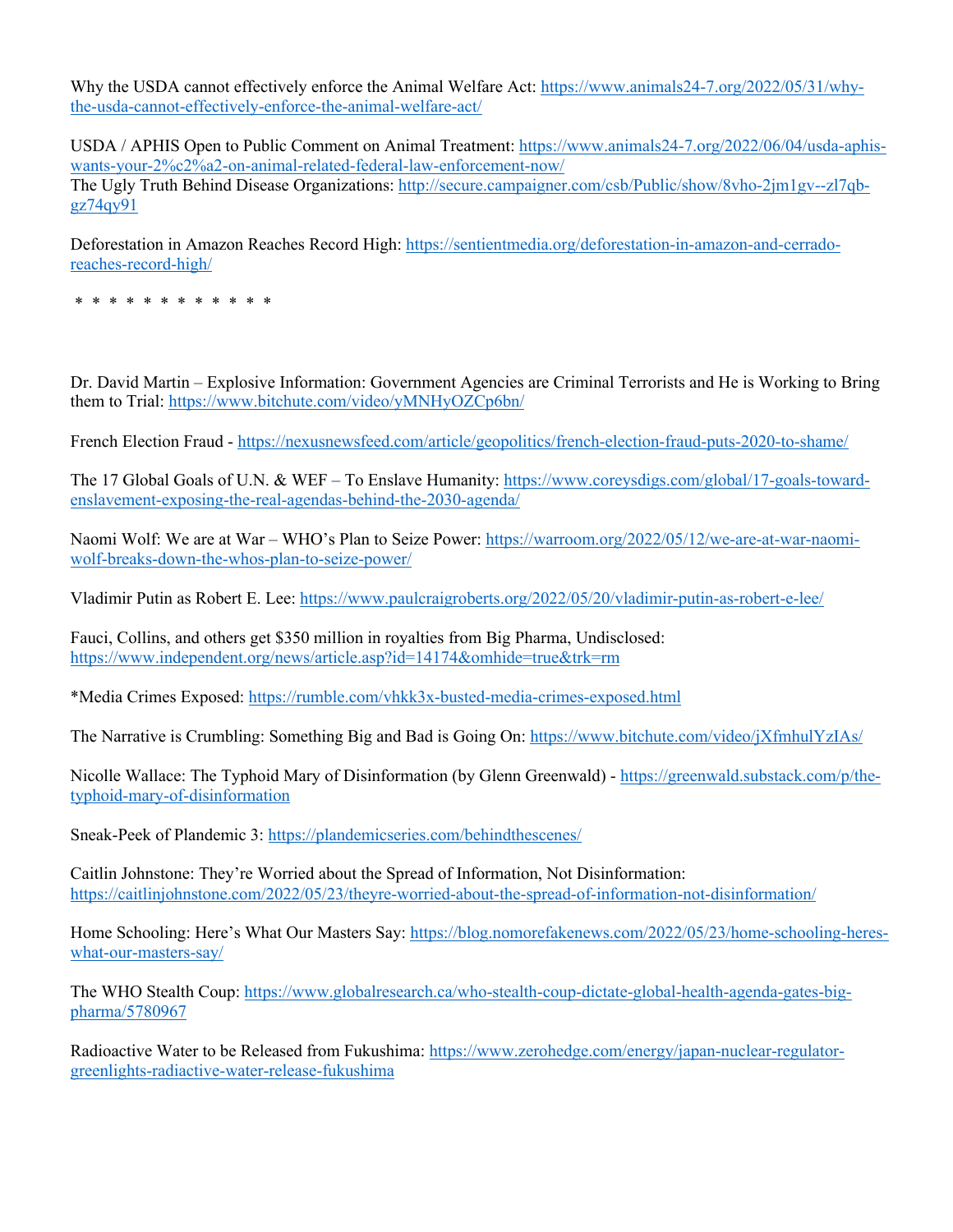Australia's Prime Minister Ousted in Election: https://halturnerradioshow.com/index.php/en/news-page/world/electionaustralia-ousts-covid-maniacs

Monkeypox Simulation in Austria Last Year: https://brownstone.org/articles/monkeypox-was-a-table-top-simulationonly-last-year/

Pfizer is Above the Law and Immune to Normal Contract Law: https://www.paulcraigroberts.org/2022/05/23/pfizertells-federal-judge-that-pfizer-owns-the-federal-government-and-is-thereby-immune-to-normal-contract-law/

Government Spends \$119 Million on Monkeypox Vaccines: https://jennifermargulis.substack.com/p/governmentspends-119-million-of

What We Learned from Hating the Unvaccinated: https://susandunham.medium.com/what-we-learned-from-hatingthe-unvaccinated-fc428fa0732c

Steve Kirsch – Ten Surveys All Show the Vaccines are not "Safe & Effective" – Not Even Close: https://stevekirsch.substack.com/p/eight-different-surveys-all-show?utm\_source=email&s=r

New Developments on the Ukraine Front (PC Roberts): https://www.paulcraigroberts.org/2022/05/25/newdevelopments-on-the-ukraine-front-a-french-military-expert-explains-ukraine-a-story-you-will-never-hear-from-thepresstitutes-and-the-new-york-times-abandons-its-demand-for-victory-over-russia/

The Myth of Manmade Pathogens – Dr. Stefan Lanka - https://www.bitchute.com/video/o9vBO8VybZ0c/

Dr. Sam Bailey – Media, Viruses, & Personality Pushers: https://www.bitchute.com/video/77zh0Y2oG8Wp/

The U.S. has Killed More than 20 Million People in 37 Nations Since WWII: https://www.globalresearch.ca/us-haskilled-more-than-20-million-people-in-37-victim-nations-since-world-war-ii/5492051

Dr. Russell Blaylock: Covid Update: What is the Truth? https://www.ncbi.nlm.nih.gov/pmc/articles/PMC9062939/?s=08# ffn\_sectitle

Nuland-Pyatt Ukraine Tape Removed from YouTube After 8 Years: https://consortiumnews.com/2022/05/25/nulandpyatt-tape-removed-from-youtube-after-8-years/

National Science Teachers Association Bans Use of Words Like "Mother," Father," "Man," Woman:" https://envolve.com/2022/05/23/the-national-science-teachers-assoc-just-banned-use-of-words-including-mother-father-manand-woman-because-they-are-oppressive/

Pee for plant growth? Scientists push for use of human urine as effective, sustainable alternative to chemical fertilizers: https://www.naturalnews.com/2022-05-25-human-urine-effective-sustainable-alternative-chemical-fertilizer.html

Dr. David Martin: Everything you Need to Know About Monkeypox: https://www.bitchute.com/video/i4AGdbA6n98n/

Sign Petition to Stop Covid Vaccines: https://stevekirsch.substack.com/p/healthcare-professionals-please-sign

Globalists have entered the kill phase of Great Reset; https://leohohmann.com/2022/05/26/globalists-have-entered-thekill-phase-of-great-reset-remember-the-deagel-population-forecast-it-now-makes-total-sense/

Jon Rappoport - New York Times launches Vaccine Fantasy Island: https://blog.nomorefakenews.com/2022/06/01/new-york-times-launches-vaccine-fantasy-island/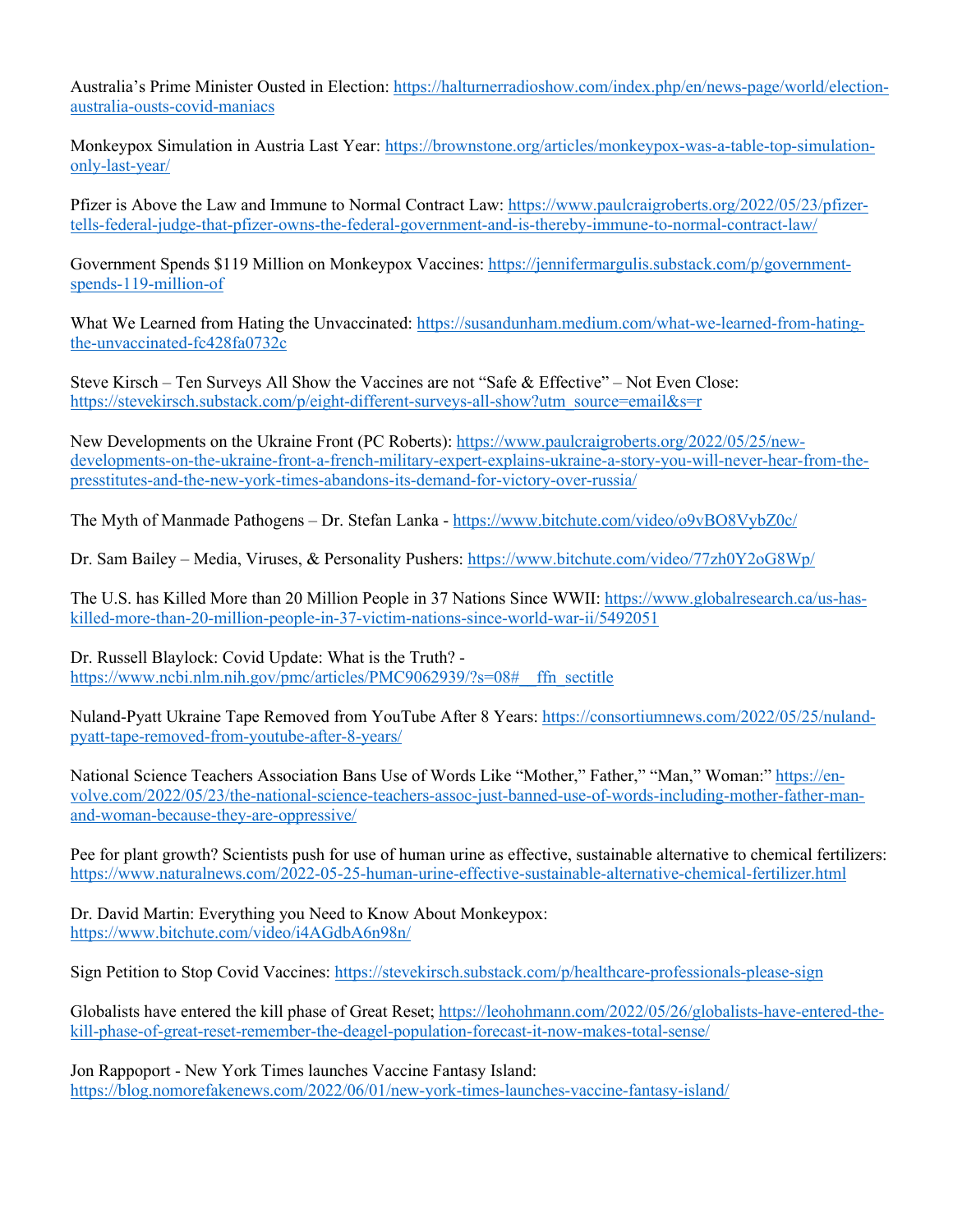Cases of Brain Damage in Children Skyrocket Following COVID-19 Vaccines: https://healthimpactnews.com/2022/cases-of-brain-damage-in-children-skyrocket-following-covid-19-vaccines/

Special Prosecutor Durham's Failed Russiagate Investigation: https://www.paulcraigroberts.org/2022/06/01/specialcounsel-john-durhams-failed-russiagate-investigation/

Turn 4 stroke gasoline engine into water powered engine: https://www.brighteon.com/2f848d0d-533f-482f-823d-20e1923f040d

This is Not a Case of a Pandemic, This is a Case of Murder – Dr. David Martin: https://www.globalresearch.ca/videodr-david-e-martin-gives-explosive-jaw-dropping-information-canadian-zoom-meeting/5781748

The WEF Great Reset Forum in Davos: Dangerous - https://www.lewrockwell.com/2022/06/joseph-mercola/the-greatreset-snakes-are-slithering-together-in-davos/

Pilots Move to Sue All Major Airlines Over Jab Mandates: https://www.lifesitenews.com/news/airline-pilots-move-tosue-major-airlines-and-feds-over-vaccine-mandates/

Naomi Wolf Shows that the Court-Ordered Release of Internal Pfizer Documents Prove that Pfizer is a Criminal Organization that knowingly murdered people: https://naomiwolf.substack.com/p/dear-friends-sorry-to-announce-a?s=r

Routine Medical Violence in Hospitals: https://naturalnews.com/2022-06-02-violence-in-hospitals-mass-shootingsbarely-compare-to-medical-violence-surgeons-and-doctors.html

\*Dr. Mark McDonald: The Dangers of Education - https://plandemicseries.com/education/

Digital Tyranny and the QR Code. The WHO Pandemic Treaty is the Back Door to "Global Governance" – Peter Koenig & Michel Chossudovsky: https://www.globalresearch.ca/digital-tyranny-and-the-qr-code-the-who-pandemictreaty-is-a-back-door-to-global-governance/5782245

Bill Gates Pushing Baby Formula Disaster: https://theplantstrongclub.org/2022/06/04/formula-for-disaster-bill-gatesbiomilq-pushing-formula-shortage-new-school-news-with-allison-royal-may-17-2022-rumble-com/

WHO Update & Charles Eisenstein on Renewal: https://drtrozzi.org/2022/06/02/ihr-update-strategies-monkeypoxrenewing-ourselves/

Richard Gage – Parallels Between 9-11 & Covid: https://rumble.com/v176e39-rg-clip-near-conc-of-wtc7.html

WEF Launches 'Metaverse' Initiative, Predicts Digital Lives Will Become 'More Meaningful to Us Than Our Physical Lives': https://childrenshealthdefense.org/defender/wef-metaverse-digital-physical-body

47 studies confirm ineffectiveness of masks for COVID and 32 more confirm their negative health effects: https://www.lifesitenews.com/news/47-studies-confirm-inefectiveness-of-masks-for-covid-and-32-more-confirm-theirnegative-health-effects/

Russell Brand – On Trudeau's New Tools of Tyranny: https://www.youtube.com/watch?v=OwF7MMj\_wtE

Mask Mandates Caused More Covid Deaths, New Study Alleges: https://thenationalpulse.com/2022/05/26/countieswith-mask-mandates-had-higher-covid-19-death-rates/

Mad Cow Disease (CJD) Now Emerging after Covid Vaccine Jabs: https://www.researchgate.net/publication/358661859 Towards the emergence of a new form of the neurodegener ative\_Creutzfeldt-Jakob\_disease\_Twenty\_six\_cases\_of\_CJD\_declared\_a\_few\_days\_after\_a\_COVID-19\_vaccine\_Jab